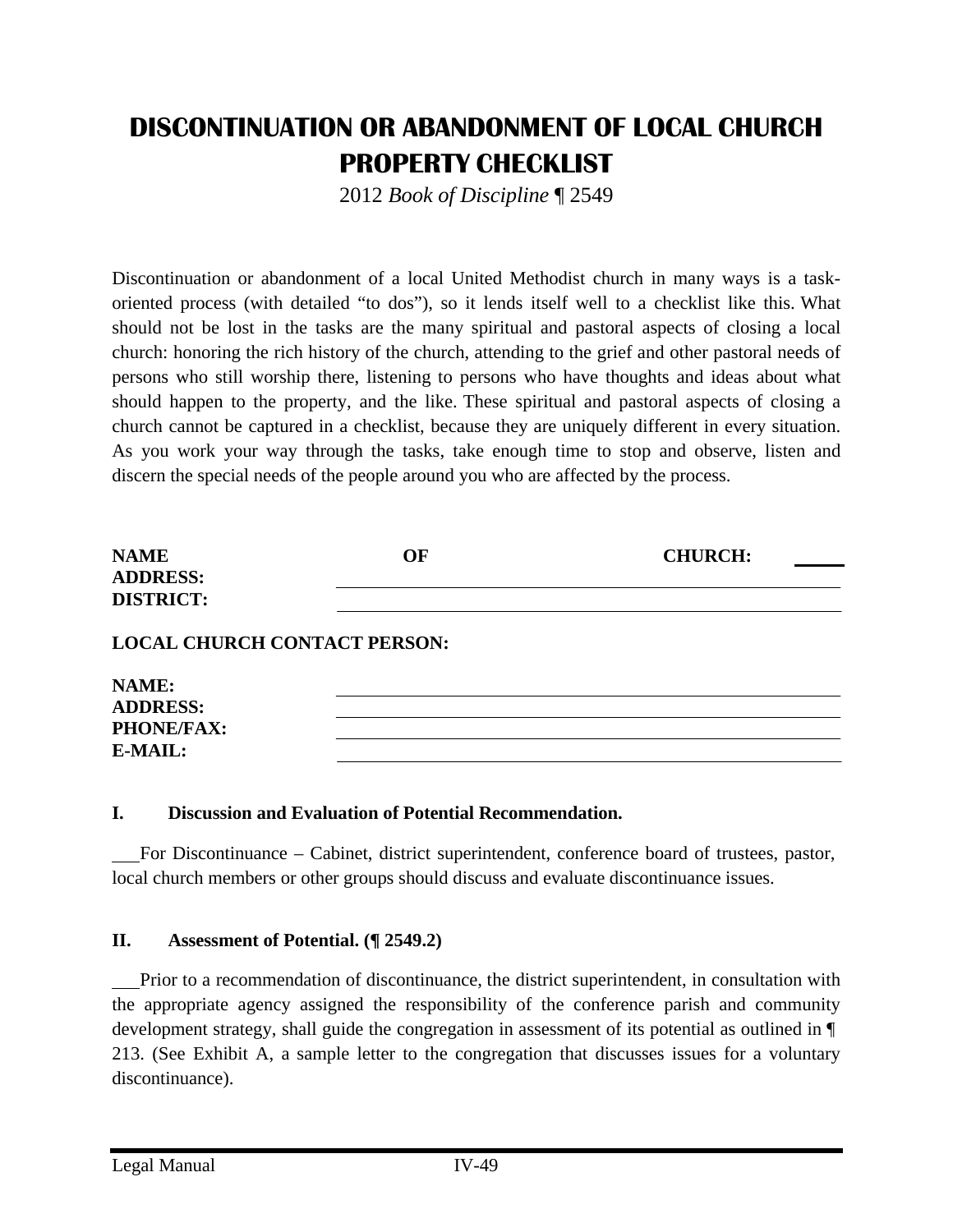### **III. Obtain Legal Counsel. (¶ 2549.1)**

 The district superintendent should obtain and consider an opinion of legal counsel as to the existence of any reversion, possibility of reverter, right of reacquisition or similar restrictions to the benefit of any party. A reversionary interest may defeat the right to sell the church property.

### **IV. Recommendation by District Superintendent. (¶ 2549.2)**

The recommendation of the district superintendent must cover:

Transfer of membership. (¶ 229)

Future use of all real, personal, tangible and intangible property.

The district superintendent needs to consult with the local church in regard to its thoughts on the disposition and transfer of the real and personal property of the church.

#### **V. Consent to Recommendation. (¶ 2549.2***a***)**

The district superintendent makes a recommendation of discontinuance and consent must be received from:

The presiding bishop.

The majority of the district superintendents.

The District Board of Church Location and Building.

#### **VI. Discontinuance by Annual Conference. (¶ 2549.2)**

 Superintendent presents to the annual conference the resolution for the local church to be declared discontinued. See Exhibit B.

 Annual conference approval of the discontinuance and recommendations for use of the property.

Written copies of actions supplied to:

 Conference secretary. Conference Board of Trustees.

Appropriate notification to local church.

Attention to healing issues.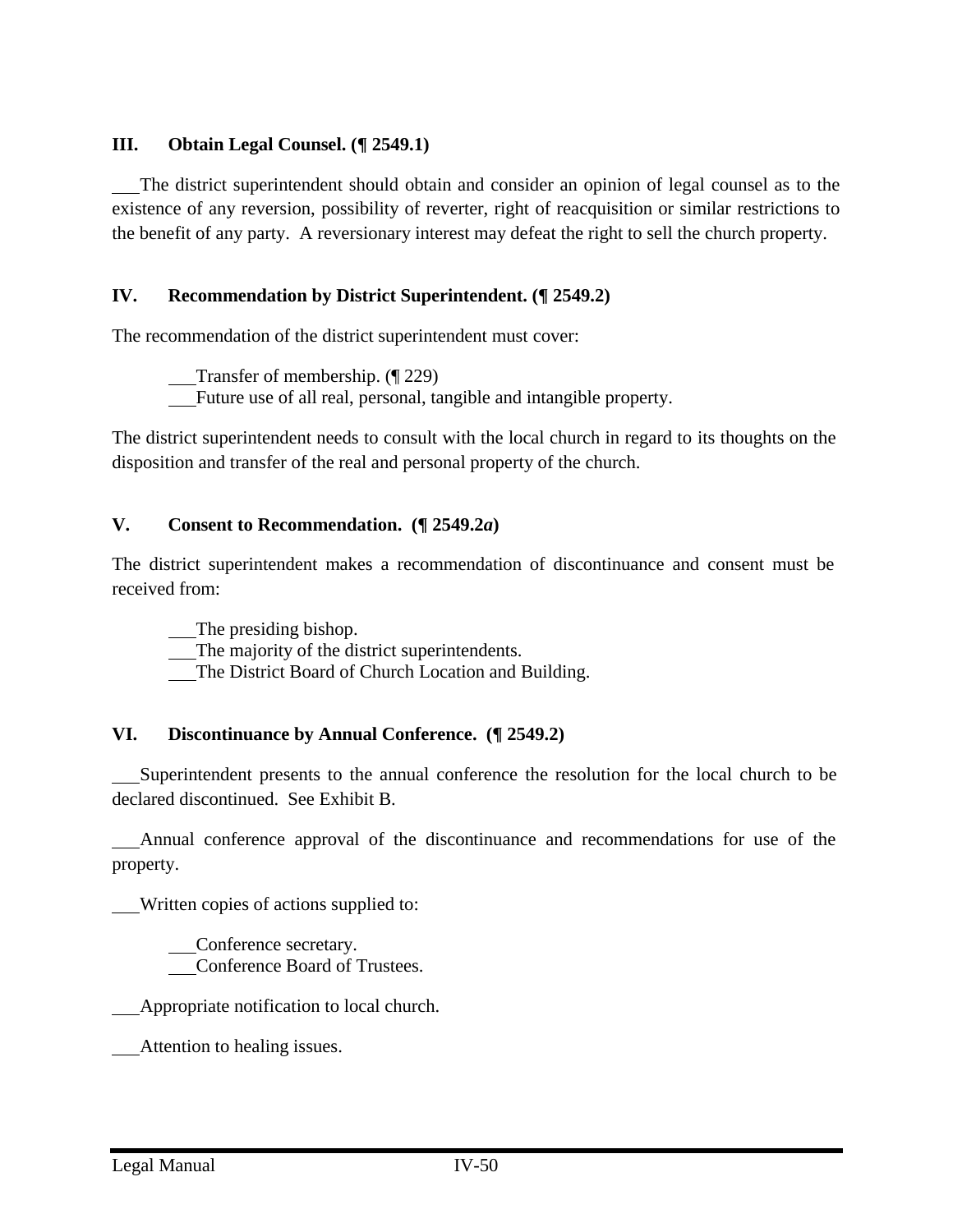### **VII. Title to Real Property – Transfer to Another United Methodist Organization.**

Obtain a copy of the current deeds and legal descriptions.

The title [deed] of the property shall be transferred to:

**NOTE:** It is recommended that the conference chancellor be consulted in relation to preparation of a deed. All deeds to United Methodist entities must include the trust clause (¶ 2503.5). It is further recommended that if the transfer is to another United Methodist entity, a title policy be obtained showing good title in the new entity.

#### **VIII. Maintenance of Property Insurance.**

Property and liability insurance has been maintained on the property.

Assign an individual to regularly check the unoccupied property.

Change mailing address or have any mail forwarded.

Give neighbors and police a contact person for emergencies.

 Local church trustees and/or annual conference trustees have provided for ongoing maintenance of property during transition (e.g., utilities, repairs, lawn service, snow removal, etc.).

Develop and ensure viable plan for paying bills.

## **IX. Sale of Property – To Third Party.**

If property is sold, an appraisal should be obtained to aid in determining a fair sale price. It may be easiest to have the cooperating local church board of trustees deed the property directly to the new buyer. The superintendent must agree to any such sale. The GCFA legal department has a Checklist for sale of property that outlines the necessary *Discipline* steps.

Sale price established by conference action or as delegated to the Conference Trustees.



If the conference trustees are taking immediate action on sale, they "should give first option to other denominations" represented in the Commission on Pan-Methodist Cooperation." (African Methodist Episcopal Church, African Methodist Episcopal Church Zion, Christian Methodist Episcopal Church) A letter to the appropriate local representatives would be appropriate. ¶ 2549.3.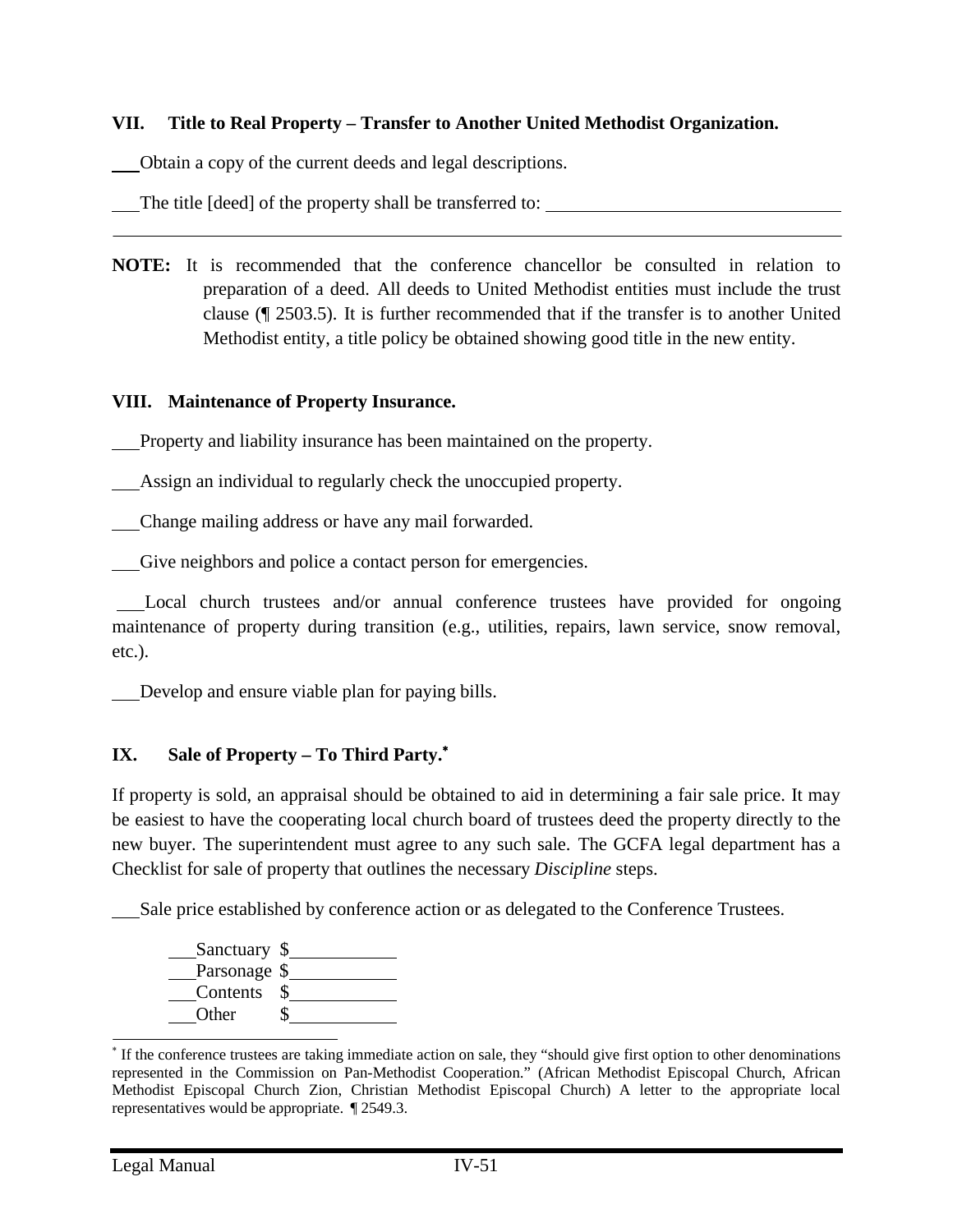Disposition of proceeds determined by annual conference resolution or conference trustees in keeping with annual conference policy.

 Removal by conference trustees, insofar as reasonably possible, of all Christian and church insignia and symbols from such property. (¶ 2549.3)

Instructions or Restrictions: As determined by the bishop, cabinet, conference trustees.

# **IX. Transfer of Personal Property.**

 There should be an inventory and a checklist of any and all personal property that is being transferred to another United Methodist organization or donated without any consideration. **NOTE:** When appropriate, local church trustees may endeavor to return items to families who have donated them to the church.

# **X. Instructions Pertaining to:**

# Commission on Archives and History of the Annual Conference

 ¶ 2549.4: All deeds, records, and other official and legal papers, including the contents of the cornerstone, of a church that is declared to be abandoned or otherwise discontinued shall be collected by the district superintendent and deposited for permanent safekeeping with the conference commission on archives and history.

# Gifts, Endowments and Foundations

**T** 2549.5: All gifts held in trust and assets of any endowment funds or foundation shall be reviewed. The property passes as directed by the annual conference or the conference trustees, unless otherwise directed by the terms of the gift or operation of law.

 ¶ 2549.6: Any gift, legacy, devise, annuity, or other benefit to a pastoral charge or local church that accrues or becomes available after the charge or church has been discontinued or abandoned shall become the property of the trustees of the annual conference within whose jurisdiction the discontinued or abandoned church was located.

# Sales of Discontinued/Abandoned Properties Located in Urban Centers

 ¶ 2549.7: When properties from the discontinuation of a congregation or abandonment are sold in urban centers with more than 50,000 population, the proceeds of sale must be used for new and/or existing ministries within urban transitional communities, as described in ¶ 212, and consistent with the Annual Conference's urban ministry strategic plan.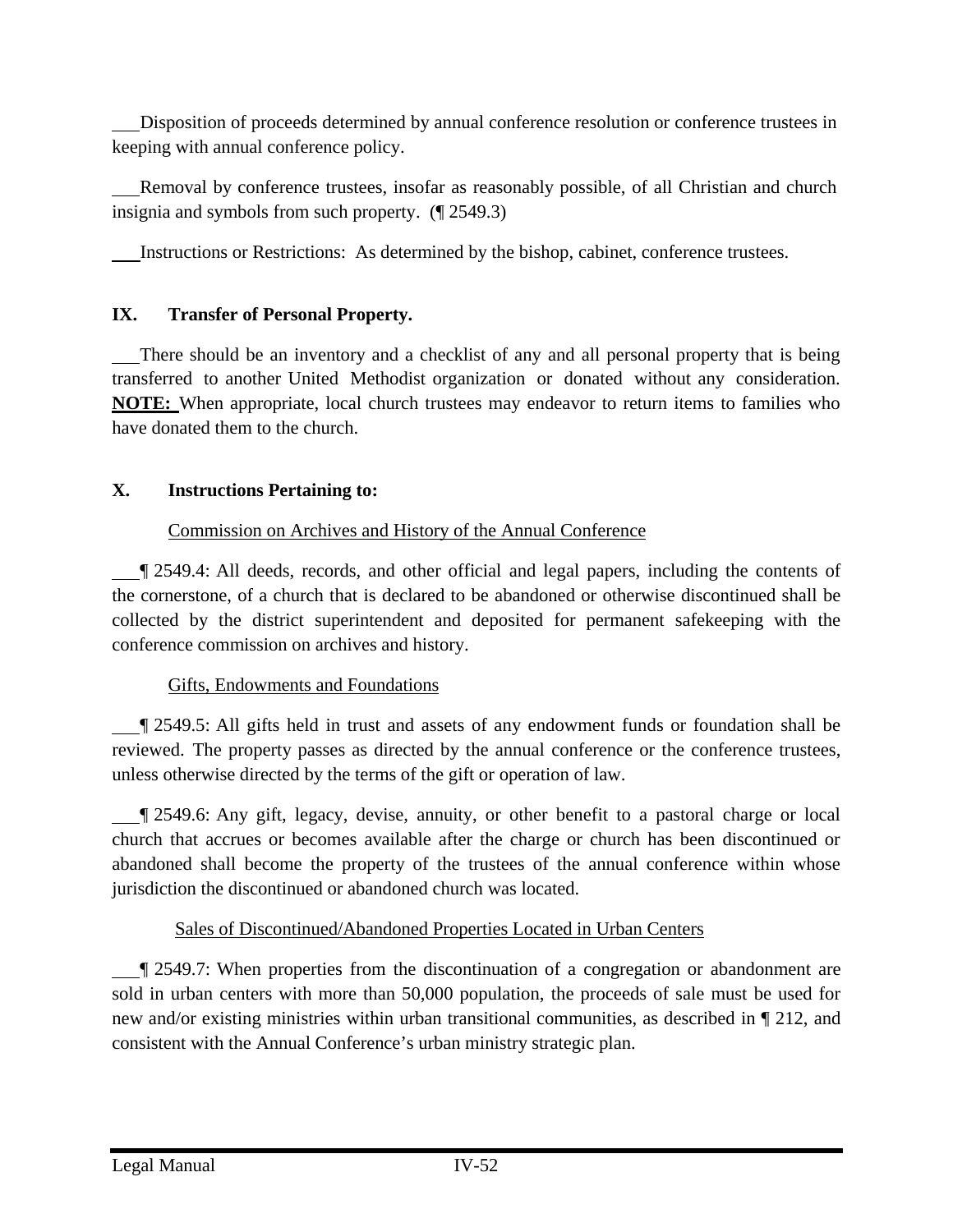### **XI. Additional Recommendation and Actions.**

 At the time of discontinuation, the district superintendent provides the pastor with the current year Statistical and Financial Report forms to be completed and sent to the conference treasurer for inclusion in the Conference Journal.

 TABLE I: Membership Statistics TABLE II: Financial Statistics

 For a discontinuance, where possible, it is helpful to leave the local church board of trustees intact for the time period needed to sell and/or dispose of the property as the annual conference directs.

 The district superintendent has collected all keys, if local church trustees are not kept intact to dispose of property (it may be advisable to change all the locks on the church).

Make inventory of all property at closing.

 Take pictures of inside (including furnishings) and outside of church and put in the church file (especially all items of value).

Arrangements made to acquire remaining balances of all church accounts:

 General Account Sunday School Account Memorial Funds Other: Other:

# [THIS SPACE INTENTIONALLY LEFT BLANK]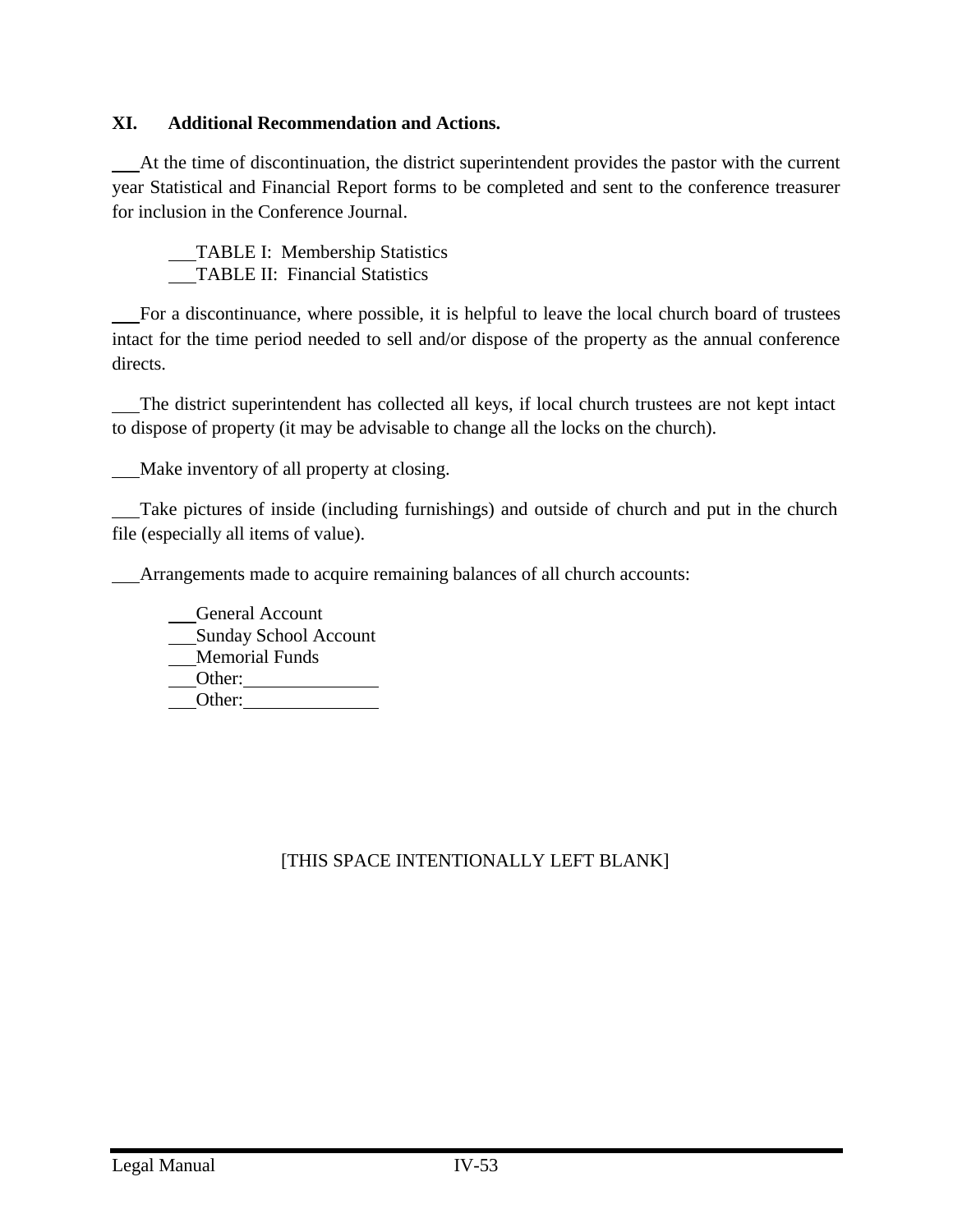### EXHIBIT A

## Sample Letter to a Local Church (For a Voluntary Church Closing)

| I am writing in response to Rev.                                                             | 's phone call on             |
|----------------------------------------------------------------------------------------------|------------------------------|
| informing me that the members of                                                             | United Methodist Church have |
| decided that it would be in the best interests of all to close the church and transfer their |                              |
| memberships to                                                                               | United Methodist Church.     |

First, let me say that I know such a decision comes only after much evaluation of our current status and future potential and in thanksgiving for all the church has meant to so many disciples of Jesus Christ over the many years of its history. Having worked with the loving and gracious members of **United Methodist Church**, I know that you are also grieving the loss of something precious to all of you. However, I want to commend you for your decision. It is a decision of good stewardship, genuine knowledge of what a church is to be, and a real concern for vital discipleship. By making this decision you have witnessed to your faith in a God who is not restricted to one building or one community and in a God who reigns through changing times and demographics. Thank you for reminding all of all of us that good stewardship is not clinging to the past but moving into the future with faith and assurance. We are blessed by your strong witness.

The process for closing a church is found in the "Church Property" section of *The Book of Discipline,* particularly in  $\P$  2549. Please don't let the titles used upset you: Discontinuation and Abandonment are terms used to describe the state of the church that is closed, not necessarily the intent of those who close it. Based upon this section, here are the steps we need to take together:

1. Please decide the date on which you want to close the church and let me know. The decision will be made by a church conference for United Methodist Church.

2. I will engage a lawyer to research your deed and provide a legal opinion as to any reversion restrictions on your property as required by the *Discipline*. (In your case, we will need to be certain that the deed is complete for all of your property.) Please send to my office the legal description and information (book and page number) where your deeds may be found in the County offices.

3. Plan to have a special worship service as the official closing of the church. This might include a remembering of the major events in the life of the church, a presentation of a history of the church, and thanksgiving for all who have given life to the church. There is an order in *The Book of Worship* for the leave-taking of a church building and the disbanding of a congregation (pp. 648-651). This could provide a guide for the service and some liturgy and prayers. There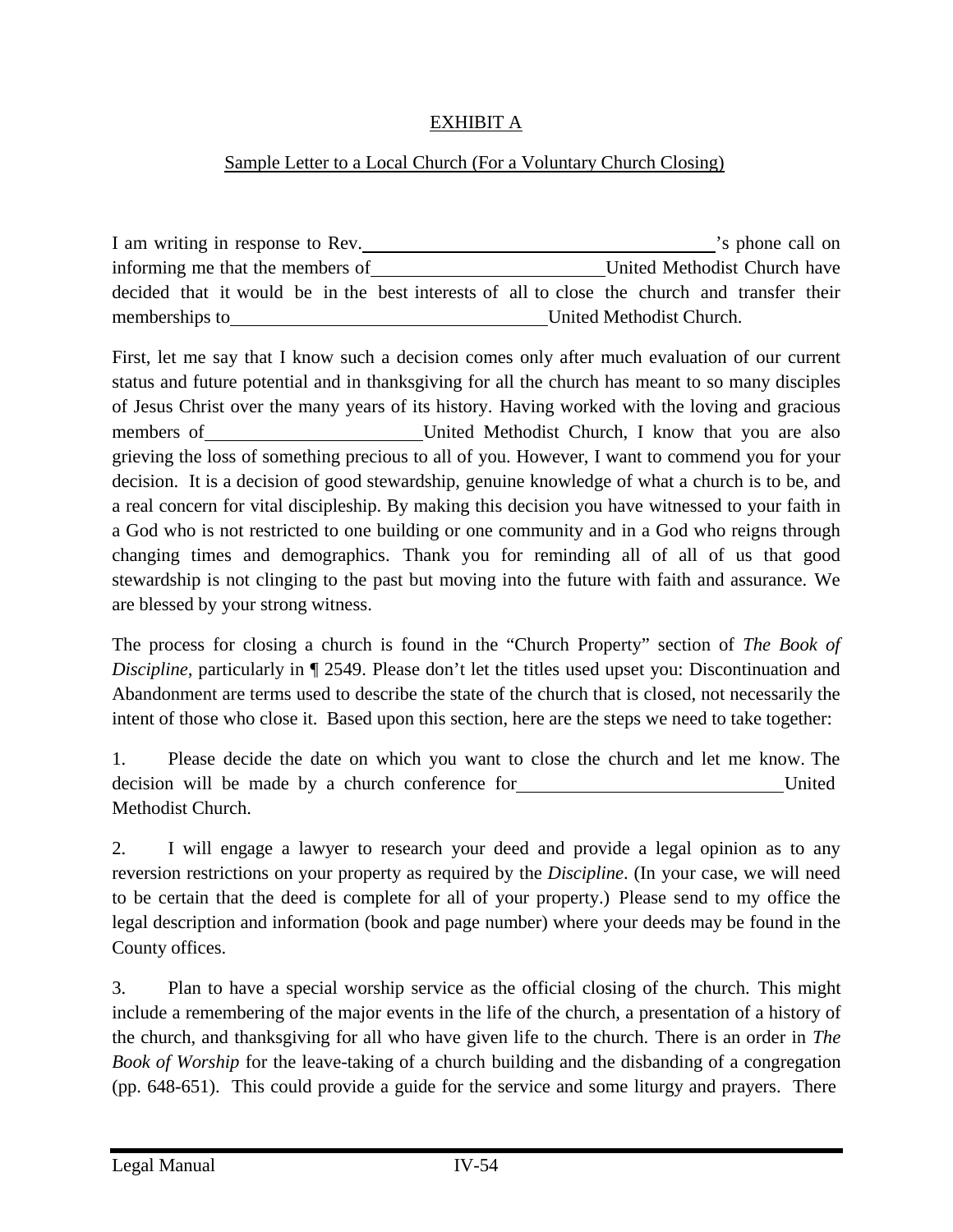are other worship resources that will also be helpful, but the most meaningful service will be the one that the members plan together.

4. Plan with your district superintendent and the conference board of trustees how best to care for all the symbols of the Christian faith: crosses, communion service, baptismal font, and other symbols.

5. Recommend who will care for the properties and funds (endowments, cemetery funds, upkeep funds, etc.) of \_ United Methodist Church. There are two choices: Charge trustees who are elected by the Charge Conference or transfer of the property to the trustees of the annual conference.

6. Charge trustees (¶ 2528) would be responsible for maintaining the funds for upkeep of the building and grounds so that they do not become unsafe or unkempt. They could also recommend selling or leasing the property on behalf of the charge. There would be at least three charge trustees and they would be expected to report annually to the charge conference on the status of the property and any funds held in trust. This would be true if you choose Limited Service status for a few years: this should be for no more than five years or so.

7. The Board of Trustees (¶ 2512) of the annual conference would receive the property and determine what would be the best stewardship of it for the good of the annual conference. When church properties are "abandoned" or left on one to care for them, the conference trustees must either provide care or sell the properties. When the properties are sold the money received is used to build new churches so that the resources God has given to United Methodist Church continue to be used to the glory of God.

8. If no decision is made, the property returns to the annual conference board of trustees (¶ 2503) because all property is held in trust for the annual conference.

9. The final decision on the closing of the church and disposition of the property will be made by the [year] session of the Annual Conference.

10. The new church that receives a large number of transferred members should plan an official welcome.

I hope this list is helpful to your process. May God's rich blessings be especially clear to you as you journey through this ending to a new beginning. Please let me know if I can be of any further help.

*Thanks to Rev. Susan Keiran Kester (district superintendent) for sharing a letter which we have used as a basis for this sample. NOTE: This is a sample letter. Each situation is unique, and other issues may need to be addressed that are not covered by this letter. GCFA is not engaged in providing legal advice, and the conference chancellor or other legal advisor should be consulted before making decisions or taking action.*